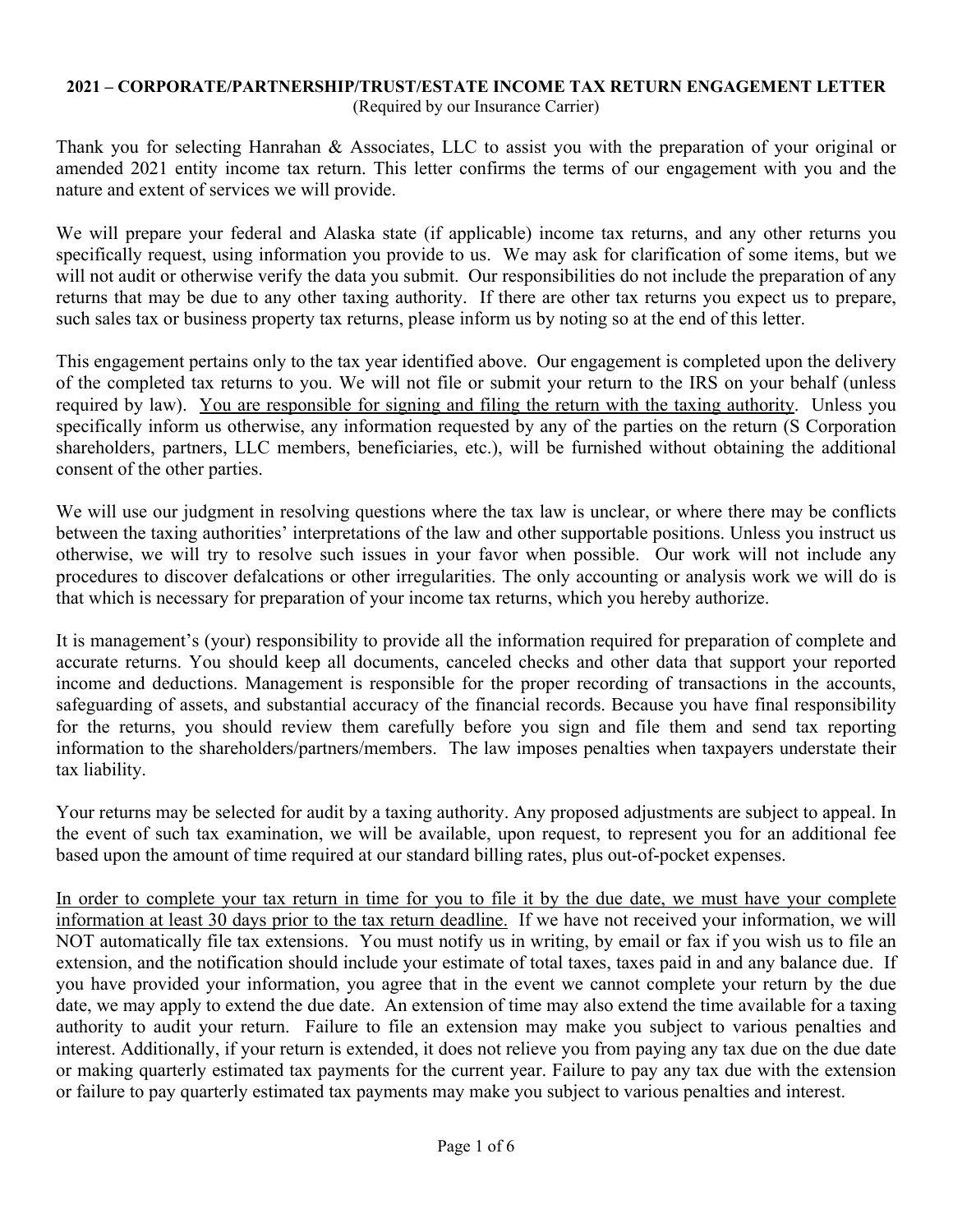We generally base our fees on the amount of time required at standard billing rates plus out-of-pocket expenses and software charges. Our total charges may include other appropriate factors, including difficulty of the assignment, time constraints imposed on us by others, and relative experience and professional expertise required. In some cases, we will issue progress billings or request a retainer that will be applied to our final invoice. All invoices are due and payable upon presentation. A late fee of 1% per month is charged on any balances not paid within 15 days. We reserve the right to suspend or terminate our work due to nonpayment, which may cause you to miss due dates and thereby incur additional penalties and interest charges. A rebilling fee of \$40 per month may be charged for all balances owed for 30 days or more. If we must institute collection actions, you are responsible for our additional time at standard rates, as well as any and all collection costs, including legal and other fees, we incur.

We will retain electronic copies of records you supplied to us along with our work papers for a period of three years. After three years, our work papers and engagement files may be destroyed. Your original records will be returned to you at the end of this engagement.

In the course of preparing your tax return, we may incur additional time not directly related to preparing the return (i.e. preparing bookkeeping adjustments, summarizing documents, answering any questions you may ask, conducting tax research, or requesting additional information), which you hereby authorize and will also be billed for. You may also request that we perform additional services not contemplated by this engagement letter. If this occurs, we will communicate with you regarding the scope and estimated cost of these additional services. In the absence of any other written communication from us documenting such additional services, our services will be limited to and governed by the terms of this engagement letter.

You agree to provide us, on a timely basis, with any information, documentation, and explanations we request to support the data and positions in your tax return. If you fail to comply with this requirement or any of the terms of this engagement, as outlined herein, we reserve the right to suspend work or withdraw from this engagement without completing any tax returns. In such case, we will not be responsible for any missed filing or other deadlines, or any tax, interest or penalties that may be levied against you resulting from your failure to meet such deadlines, or for any other reason.

You shall have the right to terminate this agreement at any time, but this agreement shall apply to all services performed to the date we receive written notice of termination. We reserve the right to discontinue services at any time by giving written notice to you. Irrespective of whether you agree with the results of our tax analysis, or we are able to issue a tax return, we are to be compensated for our time and costs incurred at our standard hourly rates.

In any and all events, our total liability arising from this engagement shall be limited to the lesser of any actual damages which were caused by our act or omission, or the amount of fees paid to us under this agreement. You also agree that our liability hereunder for damages, regardless of the form of action, shall not exceed the total amount paid for services under this agreement. You further agree that we will not be liable for any claim or demand against you by any other party. Full payment of all amounts billed under this fee agreement is a mandatory precedent to the right to sue.

You agree that any claim arising out of this engagement letter shall be commenced within one year of the delivery of the work product to you, regardless of any longer period of time for commencing such claim as may be set by law.

In connection with this engagement, we may communicate with you or others via email transmission. As emails can be intercepted and read, disclosed, or otherwise used or communicated by an unintended third party, or may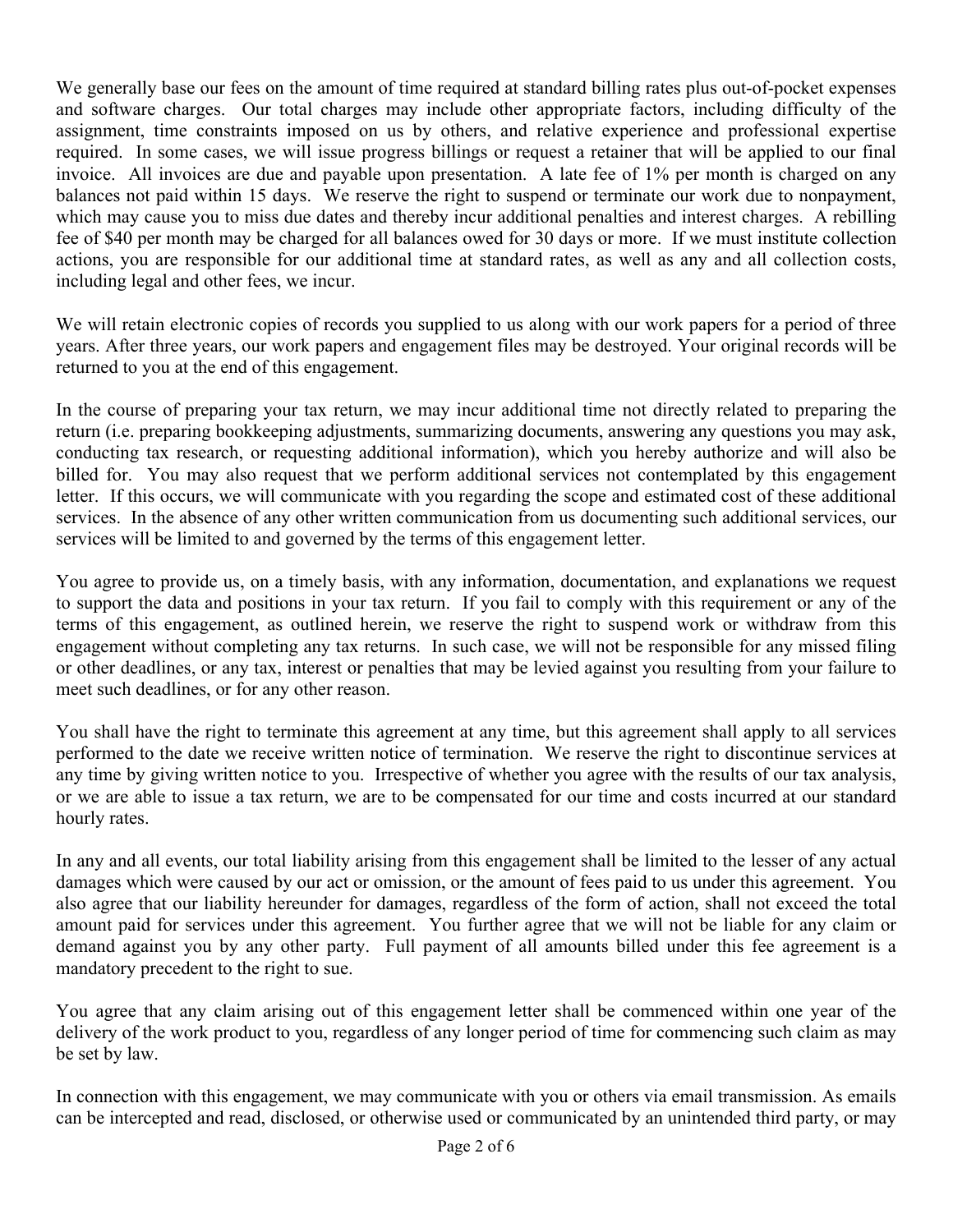not be delivered to each of the parties to whom they are directed and only to such parties, we cannot guarantee or warrant that emails from us will be properly delivered and read only by the addressee. Therefore, we specifically disclaim and waive any liability or responsibility whatsoever for interception or unintentional disclosure of emails transmitted by us in connection with the performance of this engagement. In that regard, you agree that we shall have no liability for any loss or damage to any person or entity resulting from the use of email transmissions, including any consequential, incidental, direct, indirect, or special damages, such as loss of revenues or anticipated profits, or disclosure or communication of confidential or proprietary information.

This engagement letter also includes and is subject to the provisions of the attached "Tax Engagement Addendum". To indicate that this letter and attachments correctly summarizes our understanding of the work, please sign this page in the space indicated and return it to us. If you do not return this signed page, by giving us your information with which to prepare your tax return, you understand, agree to and accept the terms of this agreement.

I appreciate your continued confidence. Please call me if you have questions.

Sincerely,

Will & Hamml

Michael R. Hanrahan CPA, CFP, MCBA Hanrahan & Associates, LLC.

By signing this letter, you agree that you have read and understand the provisions and terms discussed in this letter and the attached addendum.

| <b>Entity Name:</b> |        |  |
|---------------------|--------|--|
| Accepted By:        | Title: |  |
| Printed Name:       | Date:  |  |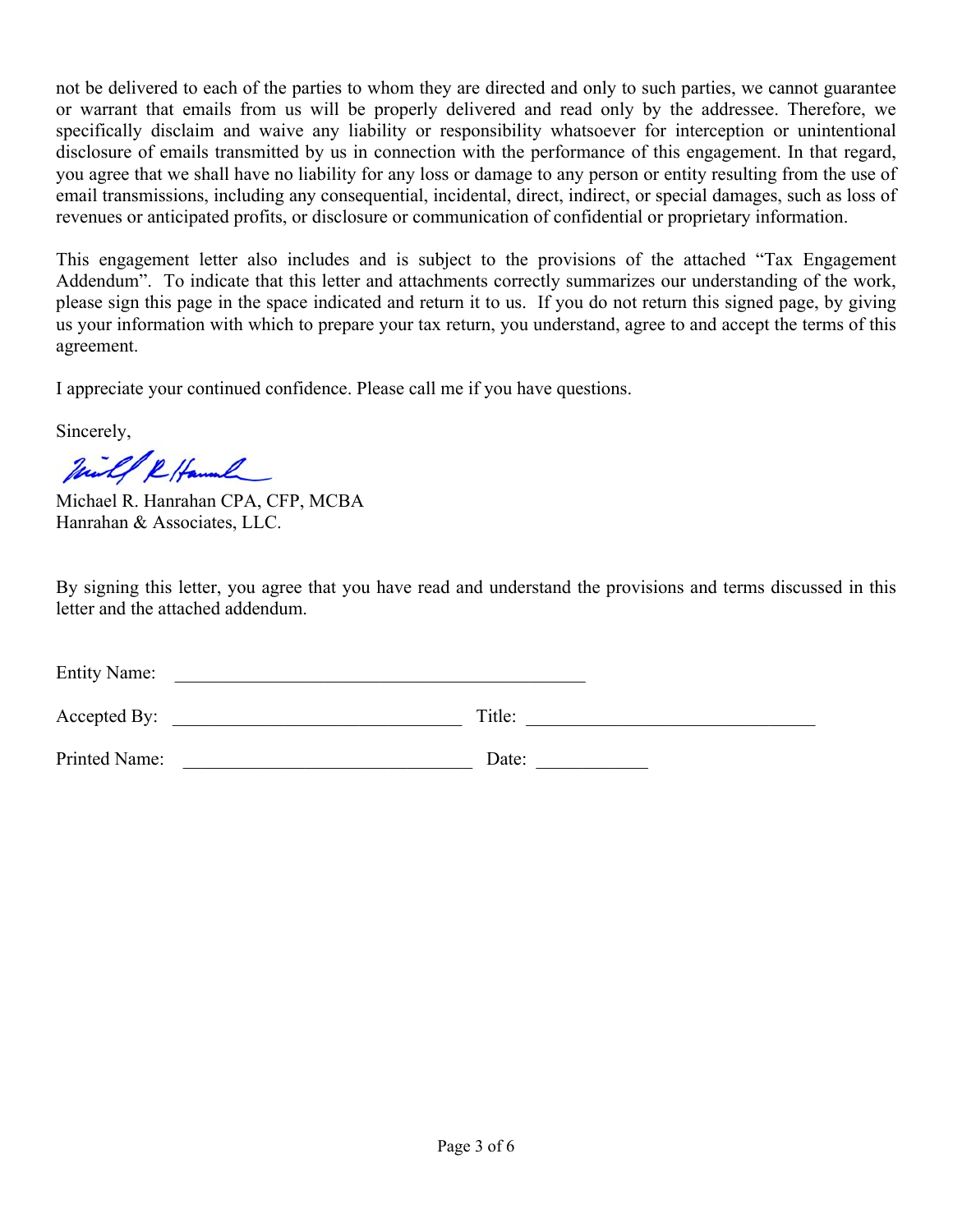## BUSINESS TAX ENGAGEMENT ADDENDUM

1. In the event you are claiming a deduction for travel or business meal expenses, you are confirming that you have adequate documentation to support the time, person, place, and business purpose. These and other records may be necessary to prove accuracy and completeness of the returns to a taxing authority.

2. There are stricter substantiation rules for charitable donations, including out of pocket costs and mileage. All deductions of any amount must have a receipt. Any individual contribution over \$250 for the year must also have an acknowledgement letter from the charity, and the letter must be dated by the date we file your return. The letter should show the date and amount of any individual contribution over \$250 and should also state that no goods or services were received in return for the contribution.

3. Any person or entity subject to the jurisdiction of the United States (includes individuals, corporations, partnerships, trusts, and estates) having a financial interest in, or signature or other authority over, bank accounts, securities, or other financial accounts having an aggregate value exceeding \$10,000, at any time during the year, in a foreign country, shall report such a relationship. Although there are some limited exceptions, filing requirements also apply to taxpayers that have direct or indirect control over a foreign or domestic entity with foreign financial accounts, even if the taxpayer does not have foreign account(s). Failure to disclose the required information to the U.S. Department of the Treasury may result in **substantial civil and/or criminal penalties**. Such disclosure includes filing Form 8938 with your Form 1040. If you do not provide our firm with information regarding any interest you may have in a foreign account, we will not be able to prepare any of the required Income Tax related forms, and penalties may be due, for which we have no responsibility. In the absence of such information being provided we will presume you do not have any foreign assets or financial interests and will not file any applicable disclosure forms without separate written authorization.

4. If you and/or your entity have any money, investments or a financial interest in any foreign accounts, you are responsible for disclosing the fact on your income tax return and for filing Form FinCen 114 required by the U.S. Department of the Treasury on or before April 15th of each tax year.

5. The Internal Revenue Service, under IRC §6038 and §6046, requires information reporting if you are an officer, director or shareholder with respect to certain foreign corporations (Form 5471); foreign-owned U.S. corporation or foreign corporation engaged in a U.S. trade or business (Form 5472); U.S. transferor of property to a foreign corporation (Form 926) ); and, for taxable years beginning after March 18, 2010, if you hold or held during the tax year, foreign financial assets with an aggregate value exceeding \$50,000 (Form 8938). By your signature on the engagement letter, you accept responsibility for informing us if you believe that you fall into one of the above categories and you agree to provide us with the information necessary to prepare the appropriate form(s). We assume no liability for penalties associated with the failure to file or untimely filing of any of these forms.

6. Our engagement does not include any procedures designed to detect errors, fraud, or theft. Therefore, our engagement cannot be relied upon to disclose such matters.

7. We will not respond to any request from banks, mortgage brokers or others for verification of any information reported on these tax returns.

8. Our tax advice is based upon tax reference materials, facts, assumptions, and representations that are subject to change. Tax reference materials include, but are not limited to, the Internal Revenue Code ("IRC"), tax regulations, Revenue Rulings, Revenue Procedures, Private Letter Rulings and court decisions. We will not update our advice after the conclusion of the engagement for subsequent legislative or administrative changes or future judicial interpretations. To the extent we provide written advice concerning federal tax matters, we will follow the guidance contained in Circular 230, §10.37, Requirements for Written Advice.

9. We will use our judgment to resolve questions in your favor where a tax law is unclear, provided there is substantial support for doing so. If there are conflicting interpretations of the law, we will explain the possible positions that may be taken on your return. We will follow the position you request, provided it is consistent with our understanding of the Internal Revenue Code ("IRC"), tax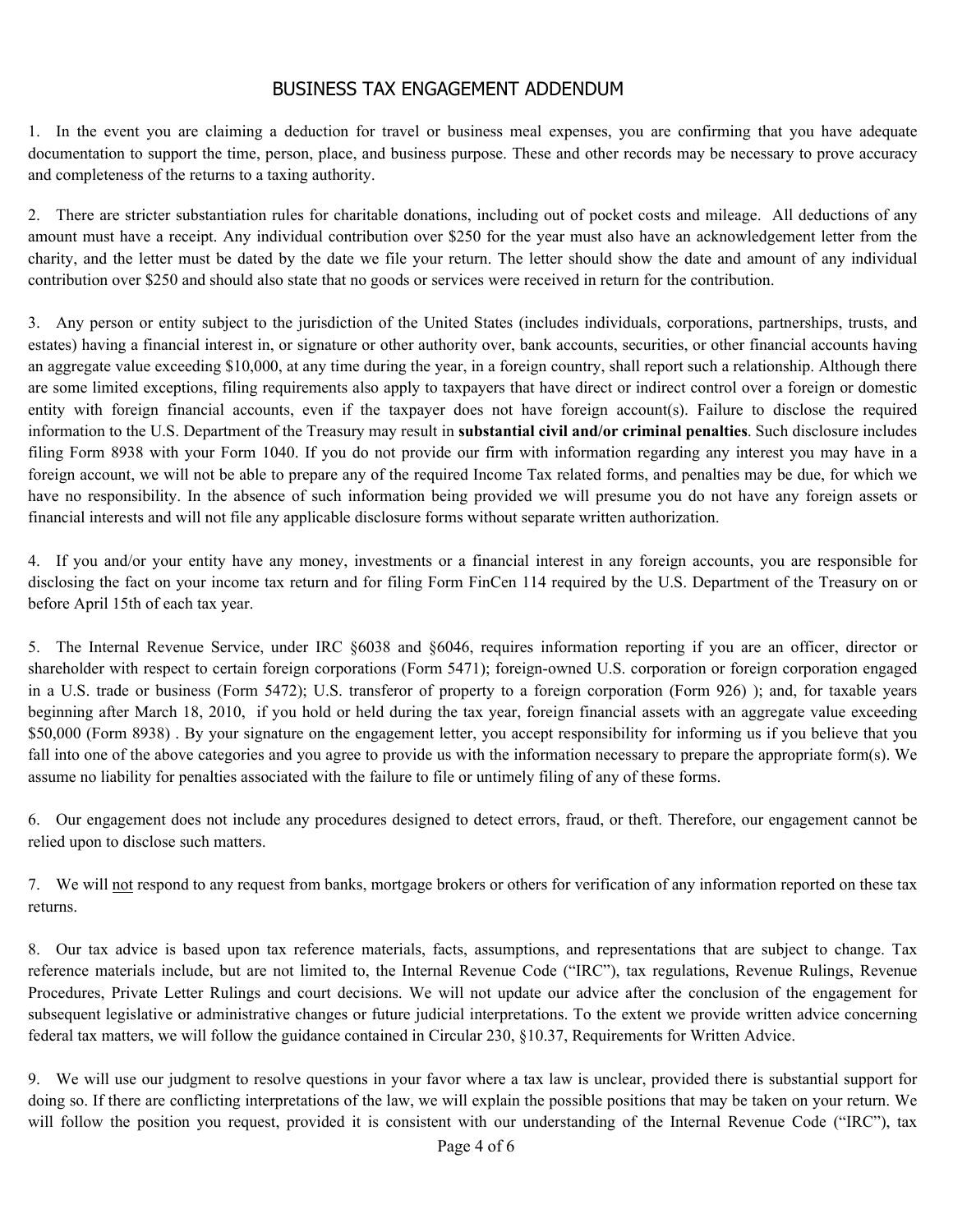regulations, Revenue Rulings, Revenue Procedures, Private Letter Rulings and court cases. If the IRS, state or local tax authorities later contest the position taken, there may be additional tax, penalties, interest, and professional fees. We assume no liability, and you hereby release us from any liability for such additional tax, penalties, interest, and professional fees.

10. The IRS and many states impose penalties for substantial understatement of tax. To avoid the substantial understatement penalty, you must have substantial authority to support the tax treatment of the item challenged by the IRS or adequate disclosure of the item. A completed IRS Form 8275, Disclosure Statement, or 8275-R, Regulation Disclosure Statement, which discloses all relevant facts, may be required to be attached to your tax return to meet the adequate disclosure requirement. Unless an undisclosed tax position meets the substantial authority or "more likely than not" standard, as applicable, we will be unable to prepare the return and will withdraw from the engagement. If we conclude as a result of our research that you are required to disclose a transaction on your tax return, you consent to attach a completed Form 8275 or 8275-R to your tax return for filing after we discuss the situation with you. You also agree to hold harmless our firm and its partners, principals, shareholders, officers, directors, members, employees, agents or assigns from any and all actual and consequential damages (including but not limited to tax, penalties, interest, and professional fees) you incur as a result of including such disclosures with your filed tax returns regardless of the nature of the claim, including the negligence of any party.

11. You acknowledge your responsibility to inform us of any listed transactions or transactions of interest as designated by the IRS. You agree to hold harmless our firm and its partners, principals, shareholders, officers, directors, members, employees, agents or assigns with respect to any additional tax, penalties, and interest imposed on you by tax authorities resulting from your failure to timely notify us, in writing, of all such transactions in order to facilitate the timely preparation and filing of your tax returns.

12. Section 506 of the Tax Extenders and Alternative Minimum Tax Relief Act of 2008 requires our firm, as tax return preparers, to conform to a higher standard than the taxpayer when an undisclosed tax position is related to a tax shelter as defined in IRC §6662(d)(2)(C)(ii), Imposition of Accuracy-Related Penalty on Underpayments, or a reportable transaction to which IRC §6662A, Imposition of Accuracy-Related Penalty on Understatements with Respect to Reportable Transactions, applies. This higher standard requires the preparer to have a reasonable belief that the undisclosed tax position would more likely than not be sustained on its merits if challenged by the IRS and that there be a reasonable basis for the tax treatment. Moreover, we may have to spend additional time preparing your return due to the extra research and analysis necessary to meet the standard. Accordingly, by executing this Agreement, you acknowledge that you are aware of this difference in standards, and consent to our preparation of your federal income tax return in accordance with the standards applicable to our firm as tax preparers. The law imposes substantial penalties on taxpayers and tax advisors for failure to disclose listed and other reportable transactions on Form 8886, Reportable Transaction Disclosure Statement. In general, reportable transactions are potentially abusive transactions identified by the IRS whose primary purpose is tax avoidance, including but not limited to listed transactions, confidential transactions, transactions with contractual protection, loss transactions, and transactions of interest. You agree to advise us of any reportable transactions identified under tax law and regulations. You agree that it is solely your decision to disclose any reportable transactions in the returns we prepare for you.

13. You are responsible for complying with the tax filing requirements of any other country. You acknowledge and agree that we have no responsibility to raise these issues with you and that foreign filing obligations are not within the scope of this engagement.

14. You acknowledge that you have reported all income you received during the year, including barter, crypto currency and other income whether received in cash, in kind, in person or electronically.

15. The Tax Cuts and Jobs Act, which generally took effect 1/1/18, imposes additional reporting requirements for K-1s, limitations on certain deductions, changes to depreciation, elimination of entertainment cost deduction and changes to the partnership audit rules. These changes will make preparing the tax return more challenging and you will be asked to provide more information than in the past.

16. Congress and the IRS are very aggressively pursuing **cryptocurrency activity**, reporting and tax situations. Crypto-currency activity of any type, including sales, staking, mining, lending, NFT activity, trades and other activities must be reported on your return, so you also acknowledge that you have reported all crypto currency activity to us.